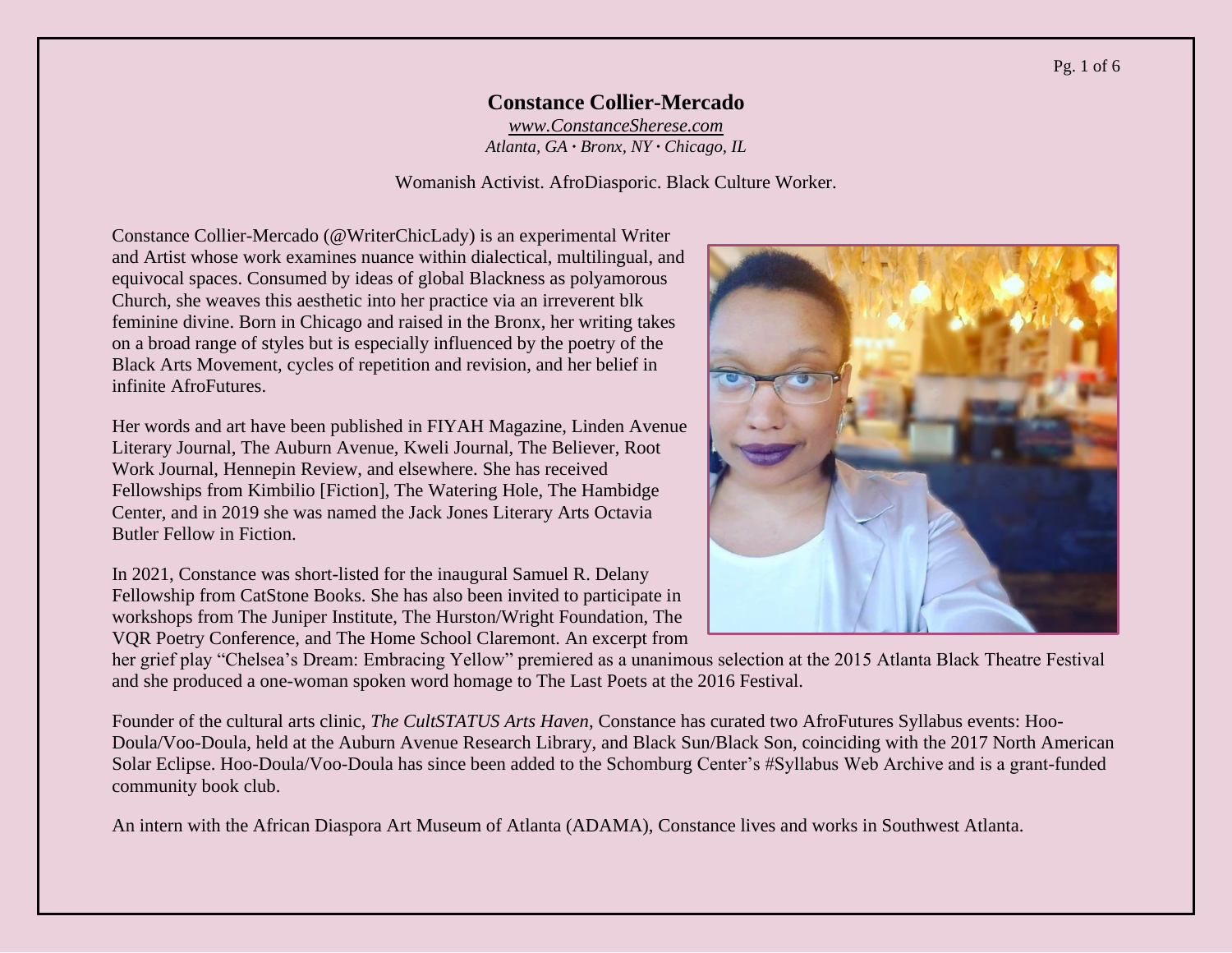# *Published Work:*

| 2021, December | Self-Portrait as Red Heifer - Published Poem, Pushcart Prize Nominated<br>Hennepin Review   Hennepin Review.com |
|----------------|-----------------------------------------------------------------------------------------------------------------|
| 2021, August   | Waterbearer: A Reading From the Book of - Published Paper<br>Root Work Journal   RootWorkJournal.org            |
| 2020, October  | An Interview with Ingrid LaFleur & Rasheedah Phillips<br>The Believer   BelieverMag.com                         |
| 2019, May      | Haiku for Georgia - Published Poem<br>The Auburn Avenue   TheAuburnAvenue.com                                   |
| 2019, March    | Medicine/Spell/Cipher of Sisters - for 1619 - Blog Post<br>Black Women's Cipher   HonoreeJeffers.com            |
| 2018, November | Bodies and beasts and bodies - Published Poem<br>Kweli Journal   KweliJournal.org                               |
| 2018, November | Kale Greens - Published Poem<br>Kweli Journal   KweliJournal.org                                                |
| 2018, November | Carolina Gold Mississippi Blue (2) - Published Poem<br>The Auburn Avenue   TheAuburnAvenue.com                  |
| 2018, November | Hatch - Mixed Media Painting, Charcoal & Watercolor<br>The Auburn Avenue   The Auburn Avenue.com                |
| 2018, November | Duo - Mixed Media Painting, Chicken Bone/Feathers & White-Gold Rice<br>The Auburn Avenue   TheAuburnAvenue.com  |
| 2017, December | Mocha Yogurt w/ PR - Published Poem<br>Linden Avenue Literary Journal   LindenAveLit.com                        |

 $\overline{\phantom{a}}$  , where  $\overline{\phantom{a}}$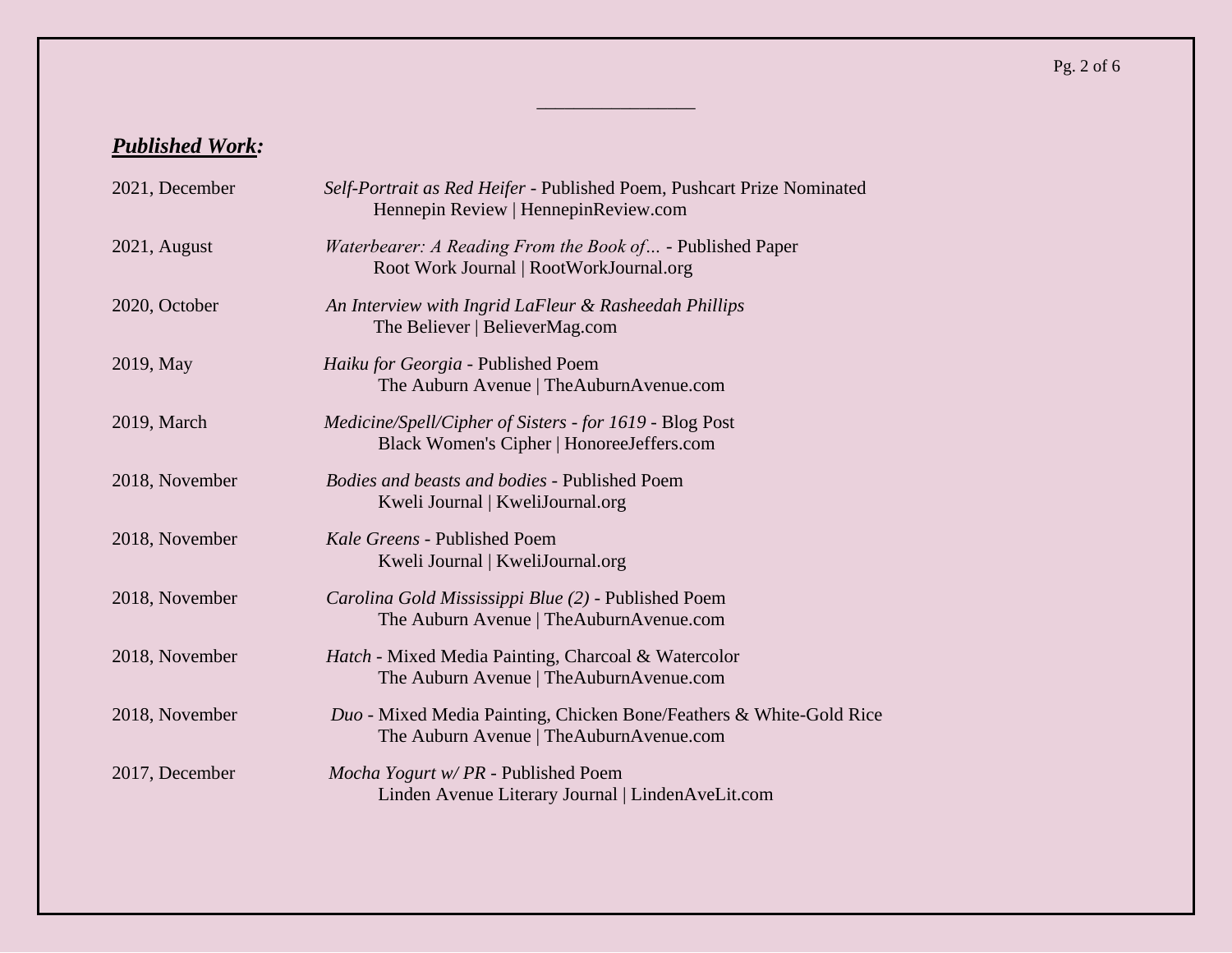## 2017, December *bad sign* - Published Poem Linden Avenue Literary Journal | LindenAveLit.com 2017, October *Rootwork* - Published Poem FIYAH Magazine | FiyahLitMag.com 2014, October *Internal* - Published Poem GSU Conflict Resolution Magazine | Atlanta, GA

## *Fellowships/Residencies, etc.:*

| 2022, August   | <i>Fiction</i> - Hambidge Center, 4-Week Residency<br>The Hambidge Center   Rabun Gap, GA                           |
|----------------|---------------------------------------------------------------------------------------------------------------------|
| 2022, July     | <i>Fiction</i> - Kimbilio [Fiction] Fellowship<br>Southern Methodist University   Taos, NM                          |
| 2022, June     | <i>Poetry</i> - Juniper Summer Institute Workshop<br>University of Massachusetts   Amherst, MA                      |
| 2021, December | <i>Fiction</i> - Samuel R. Delany Fellowship, Short-listed<br>CatStone Books   Atlanta, GA                          |
| 2021, December | <i>Poetry</i> - The Watering Hole Fellowship<br>Virtual Retreat (covid-19)   Columbia, SC                           |
| 2019, October  | Fiction - Jack Jones Literary Arts, Octavia Butler Fellow<br>Immaculate Heart of Mary Retreat Center   Santa Fe, NM |
| 2019, May      | <i>Poetry</i> - Sing That Like Dovesong Workshop<br>Winter Tangerine   Online Only                                  |
| 2019, April    | <i>Prose</i> - Writing with Fear Workshop<br>Apogee Journal   Online Only                                           |
| 2019, April    | Poetry - The Singing Bullet Workshop, Scholarship Winner<br>I. S. Jones   Online Only                               |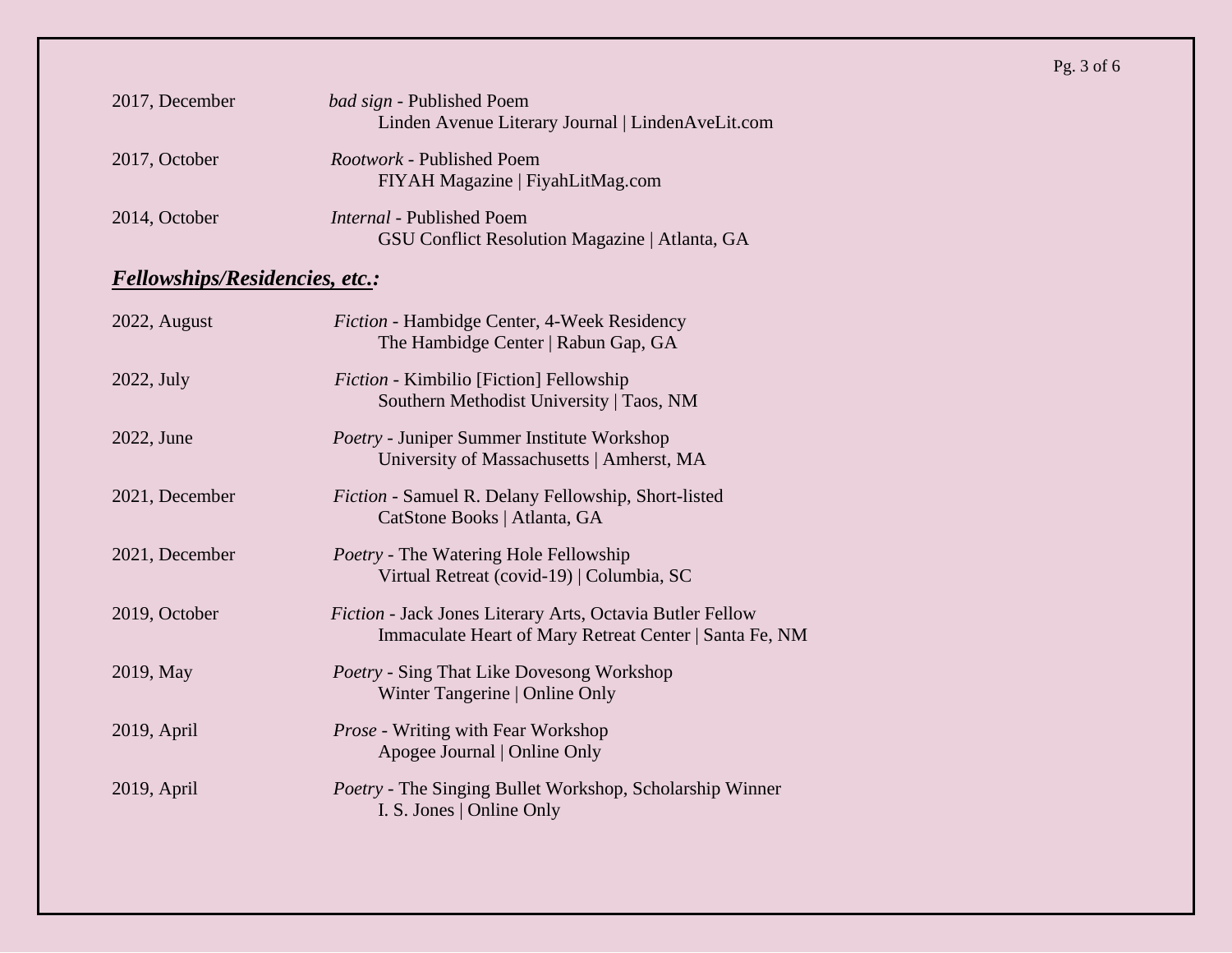Pg. 4 of 6

| 2018, August              | Fiction - Hurston/Wright Foundation Writer's Week<br>Howard University   Washington D.C. |
|---------------------------|------------------------------------------------------------------------------------------|
| 2018, August              | MultiGenre - Live to Write, Summer Session<br>The Speakeasy Project   Online Only        |
| 2018, August              | Poetry - VQR Writer's Conference<br>University of Virginia   Charlottesville, VA         |
| 2018, April               | <i>MultiGenre</i> - Live to Write, Winter Session<br>The Speakeasy Project   Online Only |
| 2017, January             | Interdisciplinary - The Home School, Poetry Conference<br>Pitzer College   Claremont, CA |
| <b>Group Exhibitions:</b> |                                                                                          |
| 2017, February            | <b>AAFTA Library Exhibit - Five Paintings</b><br>Central Atlanta Library   Atlanta, GA   |
| 2016, December            | <b>AAFTA Juried Exhibition - Duo</b><br>Hammonds House Museum   Atlanta, GA              |
| 2016, August              | Members Only Exhibition - Haven<br>WonderRoot   Atlanta, GA                              |
| 2014, October             | My Atlanta Exhibition - Two Photographs<br>Atlanta Celebrates Photography   Atlanta, GA  |
| 2014, July                | Pin-Up Exhibition - Three Photographs<br>Abernathy Arts Center   Atlanta, GA             |

2019, March *Prose -* Feathered We Remember Workshop

Winter Tangerine | Online Only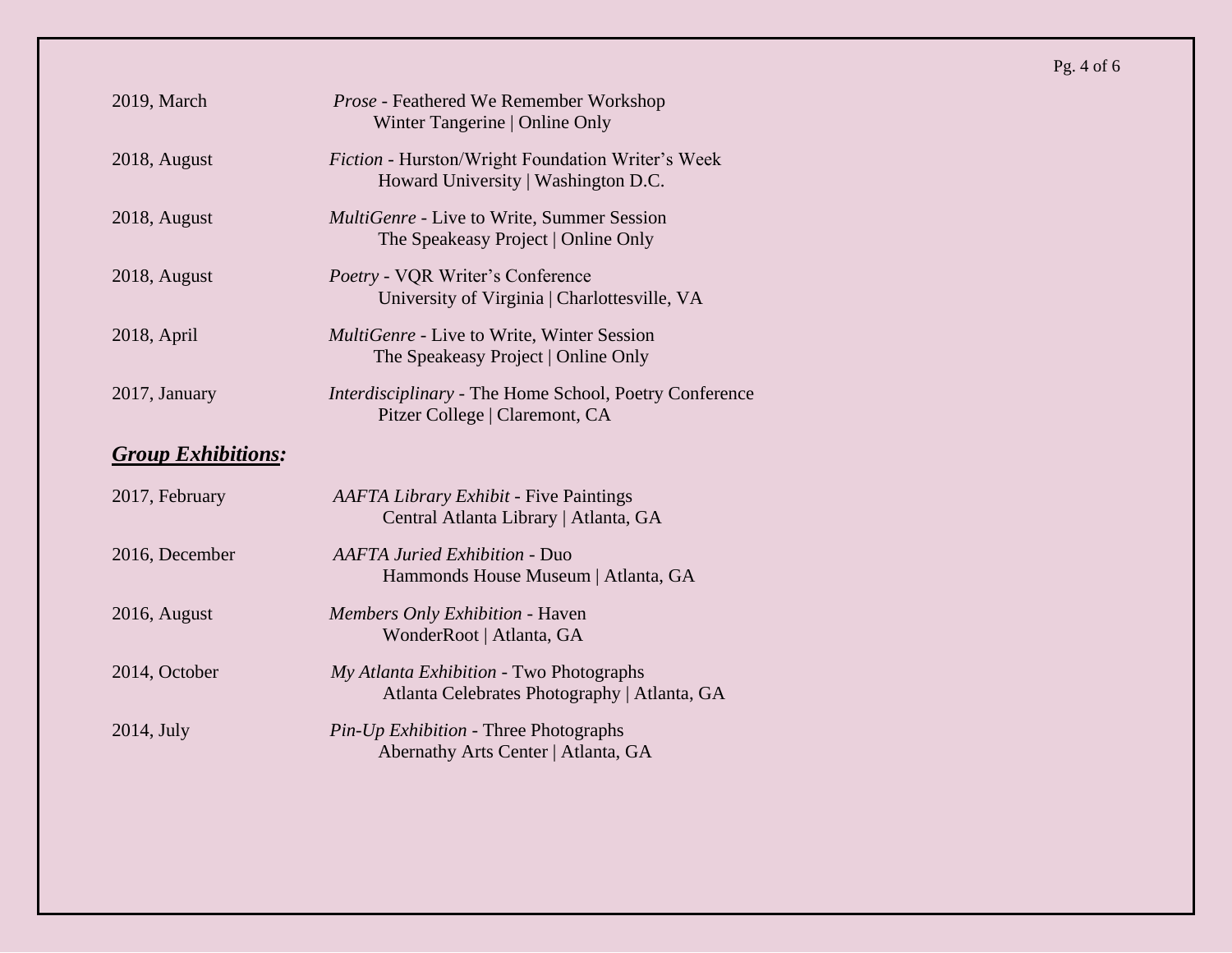# *Performance Art:*

| 2016, October   | The CultSTATUS Poets - A Spoken Word Homage to The Last Poets<br>Atlanta Black Theatre Festival   AtlantaBTF.org      |
|-----------------|-----------------------------------------------------------------------------------------------------------------------|
| 2015, October   | Chelsea's Dream: Embracing Yellow - A Grief Play, Excerpted<br>Atlanta Black Theatre Festival   AtlantaBTF.org        |
| 2011, March     | Hands on the Freedom Plow: Women in SNCC - Staged Readings<br>GSU Performing & Visual Arts Council   Atlanta, GA      |
| 2006, March     | Dr. Faustus: Occult Remix - Reader/Invoker<br>Baruch College Performing Arts Center   New York, NY                    |
| Ephemera:       |                                                                                                                       |
| 2022, March     | <i>Moderator</i> - Hoo-Doula/Voo-Doula: An AfroFutures Book Club<br>Monthly Event, Online & Gallery 992   Atlanta, GA |
| 2021, December  | Grant Recipient - Project Development Award, Hoo-Doula/Voo-Doula<br>Alternate Roots   Atlanta, GA                     |
| 2020, October   | Events Intern - African Diaspora Art Museum of Atlanta, ADAMA<br>$(10/2020 - Present)$   Atlanta, GA                  |
| 2019, June      | <b>Guest Speaker - Live to Write, Summer Session</b><br>The Speakeasy Project   Online Only                           |
| 2019, March     | Moderator - Hoo-Doula/Voo-Doula: An AfroFutures Book Club<br>Monthly Event at The Movement Lab   Atlanta, GA          |
| 2018, February  | Poetry Reader - Linden Avenue Literary Journal<br>$(02/2018 - 09/2020)$   Online Only                                 |
| 2017, September | Speaker Manager - AJC Decatur Book Festival<br>Decatur Square   Decatur, GA                                           |